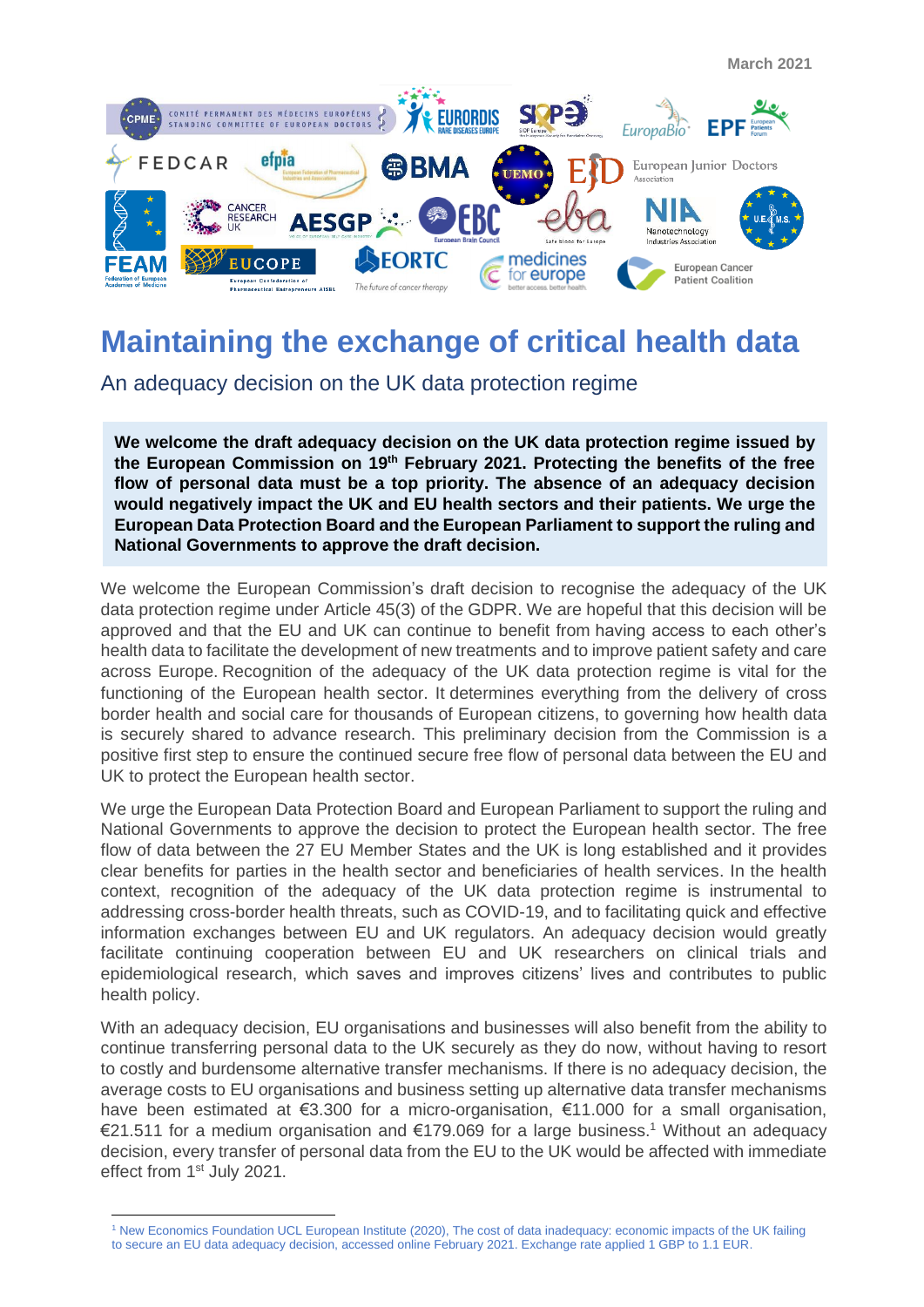## **Protect European citizens from cross border health threats**

### **Formal adoption by the EU of the draft adequacy decision on the UK data protection regime will protect all European stakeholders' capacity to exchange important health data for the management of cross-border health threats and the development and authorisation of new medicines.**

When responding to a public health crisis from a communicable disease, the free exchange of personal health data under a mutually recognised data protection regime plays a critical role in understanding transmission, infection, and symptoms, and in identifying drug targets, developing vaccines and designing public health responses. The COVID-19 pandemic has clearly highlighted the critical value of international collaboration to advance scientific discovery when time is of the utmost importance. Services, such as the European Genome-phenome Archive (EGA), have proved to be vital resources during the COVID-19 pandemic. The EGA has facilitated data sharing and provided individual-level health data to accelerate coronavirus research. The UK is currently the biggest European contributor of personally identifiable genetic and phenotypic data. As of February 2021, the UK has shared over 2,000 datasets on the EGA, this is more than double the EU 27 countries' contributions combined.<sup>2</sup>

Substantial exchanges of personal data between the EU and the UK also take place as standard practice in the context of international epidemiological research programmes on noncommunicable diseases. For example, the CONCORD programme for the global surveillance of cancer survival, led by the Cancer Survival Group at the London School of Hygiene and Tropical Medicine, receives personal data on millions of cancer patients from more than 140 populationbased cancer registries throughout the European Union.<sup>3</sup> The results are used in the European Union's [Country Health Profiles](http://ec.europa.eu/health/state/country_profiles_en) as part of the [State of Health in the EU](http://ec.europa.eu/health/state/summary_en) initiative.

#### **Maintain movement of health professionals**

### **Formal adoption by the EU of the draft adequacy decision on the UK data protection regime will safeguard access for EEA-qualified medical professionals to opportunities for clinical practice and research in the UK with minimal bureaucracy and will maximise patient safety.**

Regulators of the medical profession in the EU and UK benefit greatly from the free flow of personal data, facilitating the mutual recognition of EU and UK qualified healthcare professionals. Adoption of the draft adequacy decision will avoid the need for EU and UK medical regulators to arrange bilateral agreements by  $30<sup>th</sup>$  June 2021, in order to share the personal data needed to grant recognition of a healthcare professional's qualifications. It seems improbable that all nine UK health and social care regulators would be able to negotiate arrangements with 27 individual countries, some of whom have multiple regulators at regional level, before the current adequacy arrangements expire. Without a data adequacy arrangement, if an EU Member State were to refuse to supply requested personal data about an incoming healthcare professional applying for registration in the UK on the grounds of confidentiality, the UK regulator might have to refuse to grant the application. Approval of the adequacy decision will help EEA applicants avoid difficulties and lengthy delays when applying for registration in the UK.

#### **Protect the conditions for health research**

**Formal adoption by the EU of the draft data decision on the UK data protection regime is crucial for ensuring that joint conduct of EU UK trials can continue uninterrupted and without additional administrative and financial burden. This is critical for patients in the UK, EU and beyond – and especially for patients with rare diseases.** 

<sup>3</sup> Allemani C. Matsuda T, Di Carlo V, et al., and CONCORD Working Group. Global surveillance of trends in cancer survival 2000–14 (CONCORD-3): analysis of individual records for 37,513,025 patients diagnosed with one of 18 cancers from 322 population-based registries in 71 countries, accessed online February 2021.

<sup>2</sup> European Genome-phenome Archive (2021) Data extraction: EU/UK data flow from EGA 2015-2020.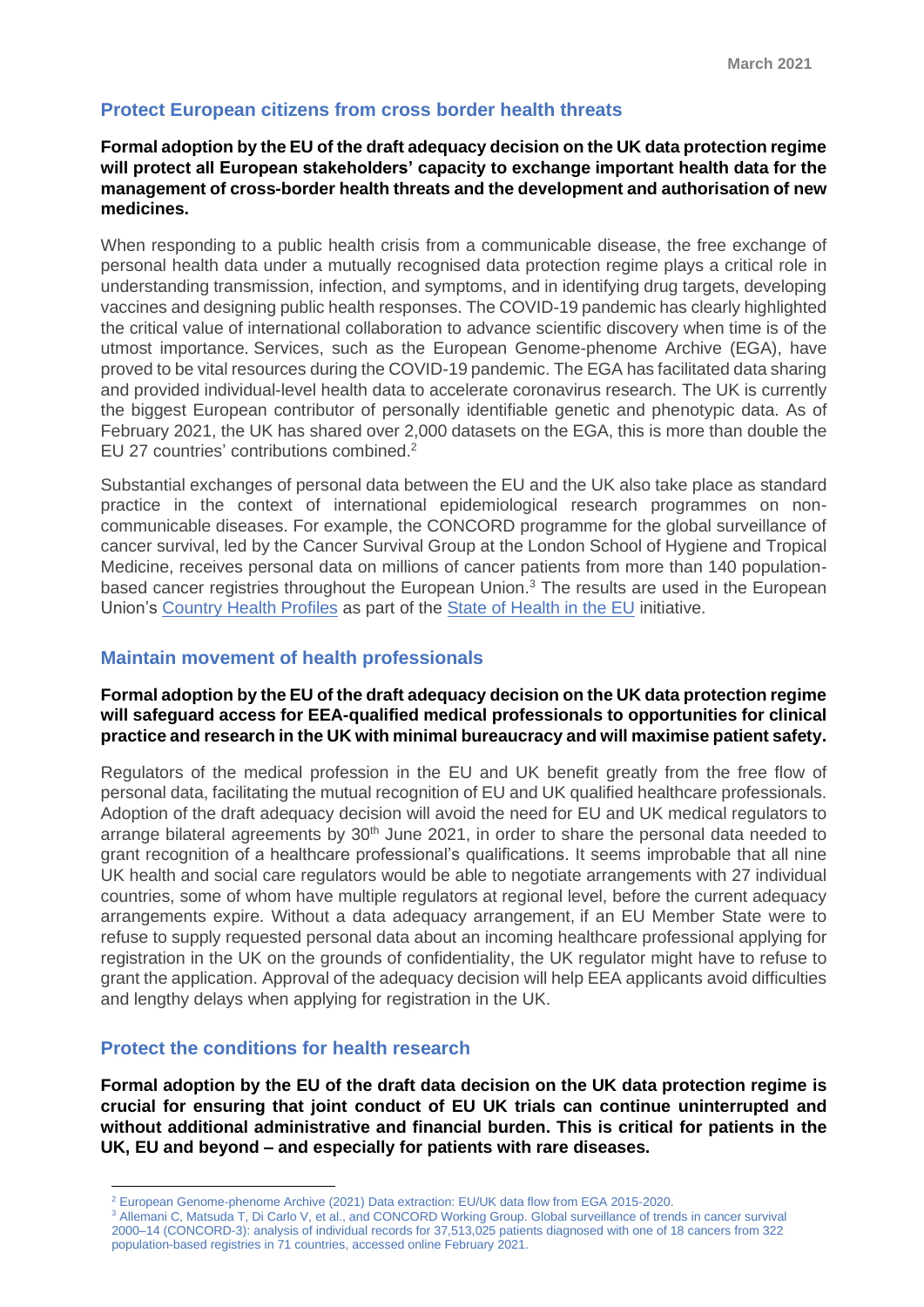Secure personal data transfers are essential for running joint EU-UK clinical trials. Patient data and test results need to be routinely transferred across international borders from trial sites to researchers conducting the analysis. Clinical trials investigating rare and childhood diseases, often driven by academia, are particularly reliant on multi-national data for patient recruitment to reach the requisite number of patients. Moreover, the UK contribution is recognised in more pan-European trials for rare and childhood diseases than any EU country, 4 thus contributing to the development of specialist expertise that all partners can draw on. For example, monogenic diabetes is a rare condition affecting just 1-2 per cent of people with diabetes and is caused by a single gene mutation. If identified, it can be life changing for the person living with the condition, replacing multiple daily injections with one daily tablet. The test for this requires a single blood sample, performed in the UK (Exeter) for the whole of Europe as part of the [European Molecular](https://protect-eu.mimecast.com/s/S-zPCnORycEEWzF9OaJ-?domain=emqn.org/)  [Genetics Quality Network \(EMQN\)](https://protect-eu.mimecast.com/s/S-zPCnORycEEWzF9OaJ-?domain=emqn.org/) scheme.

The depth of EU UK collaboration on clinical trials is long established. In 2019, 40 per cent of the clinical trials in the UK were run with Member States.<sup>5</sup> This can be seen within the European Society for Paediatric Oncology Clinical Research Council where the majority of clinical trials on paediatric cancer are pan-European, including early trials that can offer life-saving opportunities for children with hard-to-treat malignancies.<sup>6</sup> This EU UK collaboration on clinical trials is vital and set to continue. As of February 2021, the UK is involved in 33 open or upcoming trials within the European Organisation for Research and Treatment of Cancer (EORTC).<sup>7</sup>

Without an adequacy decision researchers would have to resort to costly and burdensome alternative data transfer mechanics. [The tripartite collaboration between FEAM, EASAC and](https://www.feam.eu/international-transfer-of-health-data-for-research/)  [ALLEA](https://www.feam.eu/international-transfer-of-health-data-for-research/) notes the substantial challenges to sharing data outside of the EEA, challenges that would apply to EU UK data transfer in the absence of a data adequacy agreement. Furthermore, all clinical trials sponsored by European pharmaceutical companies, representing €4.4million of investment per annum by those companies, would have to halt on 1<sup>st</sup> July 2021, as the EU would no longer be able to share safety monitoring forms with the UK.<sup>8</sup> This European investment needs to be protected by approving the draft data decision on the UK data protection regime.

In the immediate term, an adequacy decision would avoid the need for European researchers to invest time and money to comply with additional legal safeguards. In the long term, these legal barriers and costs may discourage collaboration, leading to both the EU and the UK losing out on opportunities to innovate and improve patient care. The reliance on international data and patient recruitment is only expected to grow, as future clinical trials will increasingly examine innovative treatment methods and group patients by specific and rare genetic profiles.

# **Alternatives to an adequacy decision may not be sufficient**

**The alternatives to an adequacy decision for data transfer are complex, costly and burdensome. They would require lengthy approval processes and cause significant delays in data sharing. An adequacy decision is the most efficient way to provide certainty for European organisations, professionals, and patients in the long term.**

If the draft data adequacy decision is not adopted before  $30<sup>th</sup>$  June 2021, alternative transfer mechanisms will need to be put in place by EU data controllers, to enable personal data to continue to flow legally from the EU to the UK. Alternative transfer mechanisms are complex, costly and burdensome for EU organisations, businesses and citizens.

Standard contractual clauses are the most commonly used alternative transfer mechanism, but they may not be sufficient in light of the CJEU Schrems II ruling, that raised the bar for transfers

- <sup>5</sup> Wellcome Trust (2019) Brexit and beyond: Clinical trials, accessed online February 2021.
- <sup>6</sup> SIOP Europe (2021) European Clinical Trial Groups, accessed online February 2021.
- <sup>7</sup> EORTC (2021) Clinical trials database, accessed 10 February 2021.

<sup>4</sup> Brexit Health Alliance (2018) The impact of Brexit: Patient access to medical research, accessed online February 2021.

<sup>&</sup>lt;sup>8</sup> ABPI (2018) Pharmaceutical industry continues to invest significantly in UK research and development, accessed online February 2021. Exchange rate applied 1 GBP to 1.1 EUR.